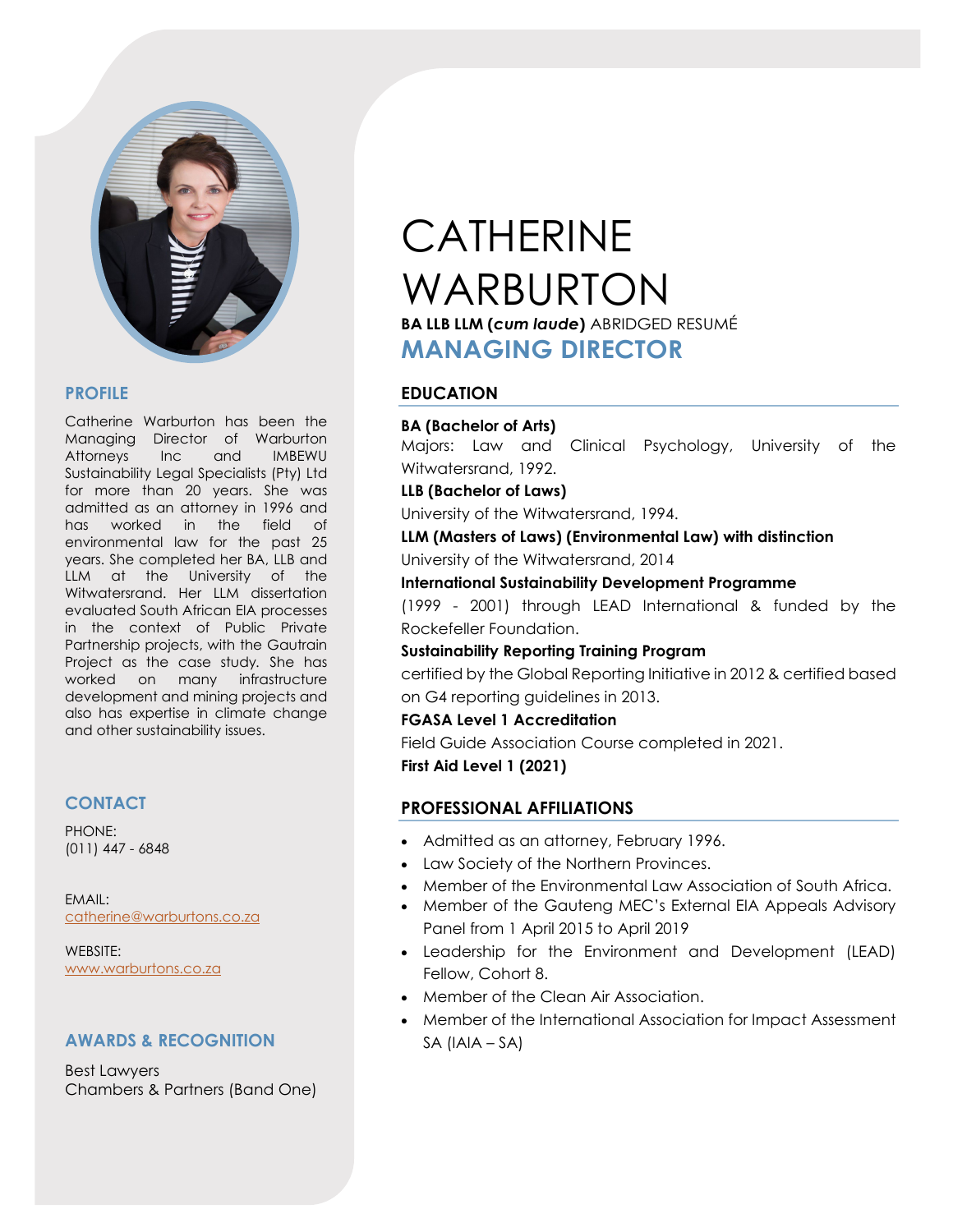#### **EXPERIENCE:**

#### **December 2000 to Present:**

#### **Warburton Attorneys Inc.**

- Specialise in all aspects of environmental law and assist with management and/or review of most of the work completed by other professionals at Warburton Attorneys.
- Experience in climate change work with particular attention to the developing international and South African climate change legal regimes, and the implementation of Clean Development Mechanism (CDM) projects.
- Provide general support and advice on corporate level SHE and Sustainability legal, policy and reporting issues
- Monitoring of sustainability legal developments and provide input into legislative and policy developments.
- Conducted SHE legal audits and due diligence investigations for industrial and mining operations.
- Legal input into due diligence investigations, risk assessments and EMPs.
- Process related advice and review of EIAs for a number of linear infrastructure developments with a focus on transportation infrastructure and transmission lines.
- Conduct all forms of High Court litigation on environmental matters such as applications to compel, applications for declaratory relief, applications for interdicts and review applications.
- Involved in a number of Arbitrations regarding responsibility for environmental liabilities.
- Assisting Wind Farm companies with environmental legal advice appeals and due diligence investigations.
- Assisting various companies and private entities with objections to the pollution of water courses by third parties which impact on their operations.
- Advice to mining companies on groundwater related issues and advising on a number of mine closures.
- Acting for various private nature reserves in successfully opposing certain developments through the Planning Approval process and the EIA processes and with on-going environmental and land related issues on private reserves.

• Assisting numerous project development companies with the planning of new developments.

#### **Specific Project Examples**

- Assisted LEAD International and Anglo Coal with inputs to the WSSD in Johannesburg 2002.
- Legal input into an EIA for SAs first Landfill Gas CDM Project and assistance with the development of the CDM project from 2003 until 2006.
- Member of the Province Support Management Team for the development period of the Gautrain Project from 2007 – 2012.
- Environmental legal advice to the Gautrain Management Agency (GMA) on operational issues and proposed extensions from 2013 – 2016.
- Assisted with the Legal Review for the investigation on the extension of the Greater Addo National Park.
- Environmental legal review of the existing Ekurhuleni Metropolitan Municipality's by-laws, proposing amendments to by-laws and assisting with the drafting of a new environmental by-law pertaining to green buildings in 2014 and 2015.
- Advised on the environmental legal aspects of the Gautrain Project EIA and other major SA EIAs.
- Drafting of a Memorandum of Understanding between GAUTRANS and GDACE on environmental issues.
- Acting for the Oprah Winfrey Leadership Academy in opposing a proposed development in Henley-on-Klip.
- Representing a large corporate in the first criminal private prosecution in South Africa in terms of NEMA & the first enquiry in terms of section 34(3) of NEMA.
- Acting in High Court litigious matters relating to mine closure.
- Brought an appeal in the Supreme Court of Appeal regarding mine closure issues.

#### **May 1998 – December 2000:**

**Anglo American Corporation of South Africa Limited – Legal Department – in-house Environmental Legal Counsel:**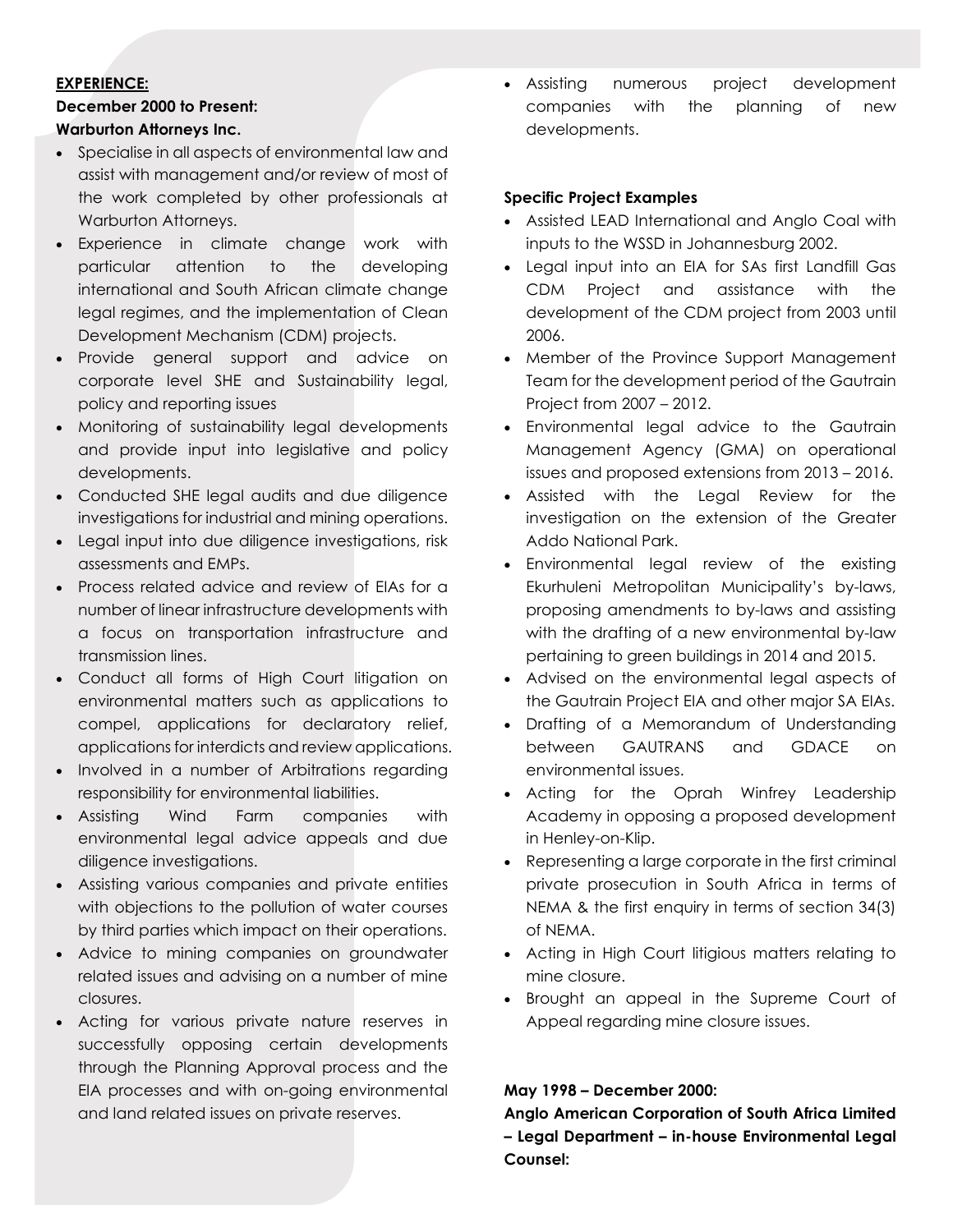- Full range of environmental legal advice provided to Anglo American Group companies.
- Involved in the Environmental Legal Due Diligence for the listing of the Anglo American on the London Stock Exchange.
- Involved in the environmental legal aspects of the Anglo American purchase of the Zambian Copper mines and a detailed review of Zambian environmental and health and safety legislation.
- Assessed feasibility of potential projects in the DRC.
- Compiled electronic SHE Legal Registers for mining and non-mining companies in the Anglo Group.
- Monitoring of and advice on sustainability legal developments and provided input into legislative drafting and policy developments through entities such as Business SA and the Chamber of Mines.
- Assisted Anglo Coal with the development of its Climate Change Policy & representation on SA Business Lobby Groups at national and international meetings on Climate Change matters.

# **1996 – April 1998: Moolmans Attorneys Inc**

## **Associate**

- Involved in all aspects of environmental legal work at Moolmans Attorneys Inc as a Professional Assistant and an Associate.
- Enviro-legal work included input to EIA's, EMS's, Due Diligence investigations, Cost Benefit Analyses, Awareness Training, Workshops and multi-disciplinary Risk Assessments.
- Acted as an adjudicator for the Provincial Government's Housing Department and conducted general litigation matters, including environmental litigation.

# **1994 – 1996:**

# **Moodie and Robertson Attorneys – Candidate Attorney and Professional Assistant**

- Dealt with general practice and environmental law issues and was involved in municipal legal matters, prospecting & mining matters and a full range of litigious matters.
- Obtained extensive experience in both Magistrate's Court and High Court litigation, and in general commercial matters.

# **PAPERS AND PRESENTATIONS:**

- Published a critical analysis of the Constitutional Court judgement relating to civil imprisonment in the May 1996 issue of the "De Rebus" Attorneys Journal.
- Nominated by the Association of Law Societies to attend a United Nations Workshop on Environmental Litigation in Uganda and presented a paper there in August 1997.
- Published a report on a United Nations Environmental Law Conference in the December 1997 issue of "De Rebus."
- Conducted International Leadership for the Environment and Development Training Course (LEAD) as a member of the Southern African Region from 1999 to 2001. Graduated in Moscow in September 2001.
- Nominated by LEAD International for the Global Leaders of Tomorrow Programme in 2004 which is managed by the World Economic Forum.
- Presented the legal component of a seminar on Environmental Impact Assessments at Rhodes University, Grahamstown annually from 2000 – 2003 and from 2009 to 2016.
- Attended 13th UNFCCC Subsidiary Body Meetings in Lyon, France in September 2000 as a Business representative.
- Attended COP 6 Conference on Climate Change at The Hague in November 2000 as a business representative.
- Presented the legal component of the course offered by Potchefstroom University on Rehabilitation in July 2001 and 2002.
- Conducted SA Government Training course on environmental law and Climate Change in July 2003.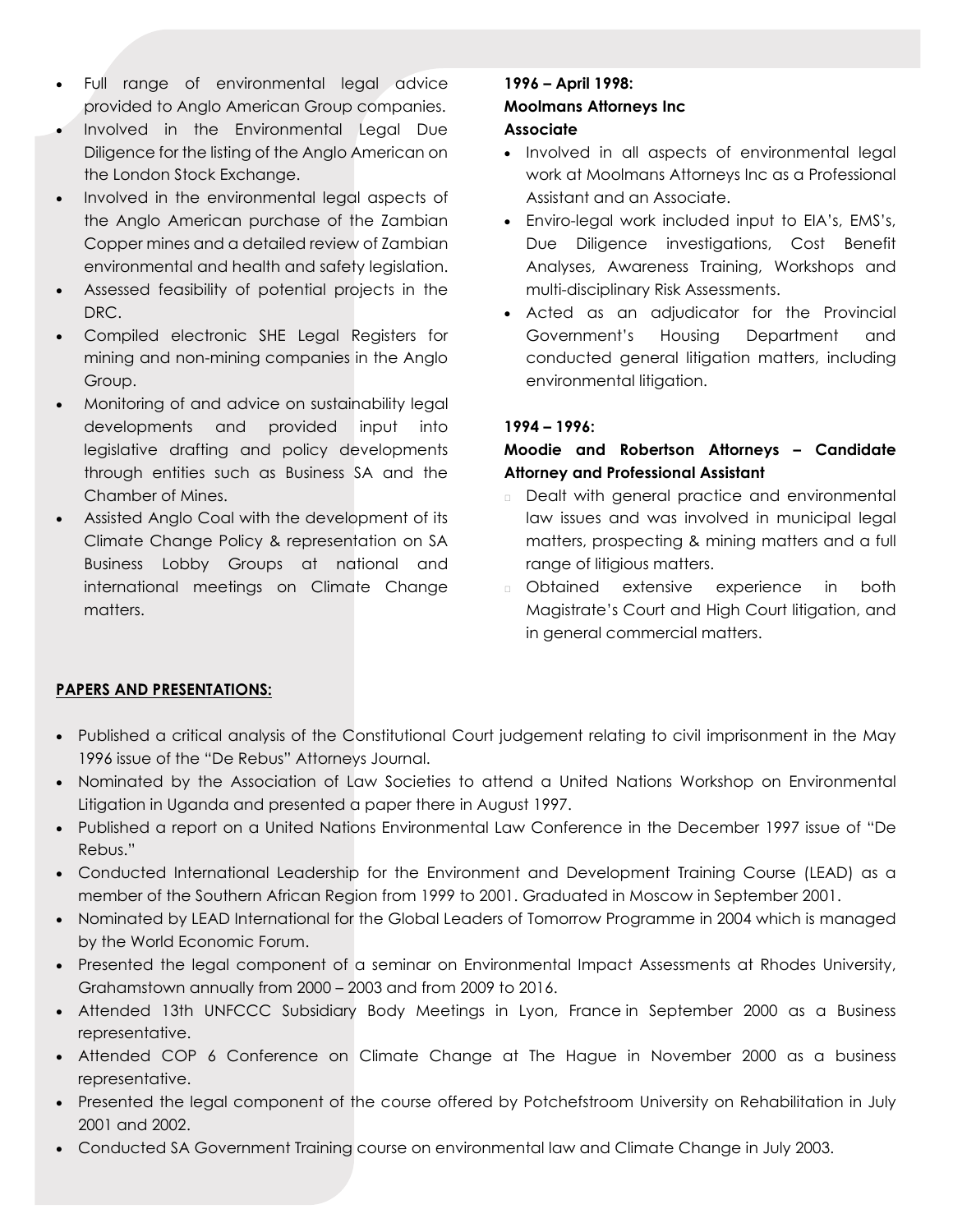- Co-responsibility for drafting of UNDP Report entitled: "*Engaging the Private Sector in Clean Development Mechanism Related Activities in South Africa. National Environmental Legal Requirements Applicable to Landfill Gas Capture and Use on Landfill Sites in South Africa*".
- Co-drafted a paper entitled "*Clean Development Mechanism Projects and the South African Mining Industry: Key Legal Issues for Consideration*" in 2003 and presented the paper at the Chamber of Mines International Sustainable Development Conference in November 2003.
- Attended the Fifth World Parks Congress in September 2003 on behalf of the National Parks Support Group Trust.
- Presented a paper at the 22nd Annual SA Transport Conference on "*The EIA for the Gautrain Rapid Rail Link: Issues, Challenges and Lessons Learnt*."
- Presentation to SA Institute of Civil Engineers on "*An Environmental Lawyer's perspective of the Gautrain Rapid Rail Link Project*" in August 2004.
- Conducted a training workshop in 2005 on Climate Law issues for Price Waterhouse Coopers' prospective Designated Operational Entity (DOE) Team in order to meet the requirements for their registration as a DOE with the Executive Board.
- Presentation at BASIC (*Building and Strengthening Institutional Capacity in Climate Change in Developing Countries*) Workshop in Paris in March 2005 and participation at BASIC Workshop on Adaptation to the Effects of Climate Change in Delhi, India in May 2006. [IMBEWU was a South African Team member of the BASIC project which is an EU funded capacity-building project aimed at enhancing the capacity of the public sector in the climate change negotiations. See: [www.basic-project.net\]](http://www.basic-project.net/)
- Co-drafted Paper: "*Options for Greenhouse Gas Mitigation Mechanisms in South African Legislation*", IMBEWU's contribution to the BASIC Project, November 2006.
- Co-published an article entitled "*Evaluation of alternatives in the EIA process: Have the legal requirements evolved in the new EIA regulations?*" in the September/October 2007 issue of the "Environmental Management" magazine in South Africa.
- Co-published an article entitled *"Protecting SA's Coastline"* in the September 2008 issue of "Without Prejudice".
- Published a Book Review of "*Environmental Compliance and Enforcement in South Africa: Legal Perspectives*" in the De Rebus November 2009 Edition.
- Featured in an article for the Business Day "*Women in Law*" feature in March 2010.
- Co-presented an IMBEWU Cross-Cutting EIA Workshop in March 2011.
- Featured in a Carte Blanche TV broadcast on the legal requirements for telecommunication masts in 2011.
- Attended UNFCCC COP17 in Durban in 2011 as an Inter-Governmental Organisation representative.
- Co-organised an International Conference on "*Climate Change Law & Governance in the Global South*" in the context of COP17 in Durban in December 2011. More than 150 attendees participated in the Conference.
- Review of article entitled "*Managing realistic expectations*", published in "COP17: Climate Change The New Economy" for COP 17 in December 2011.
- Co-author of "*Climate change and environmental impact assessment in South Africa*", published in the Practical Law Company (PLC) Multi-jurisdictional Guide, 2011/2012.
- Co- author of the Chapter on "*Environment: South Africa, climate change, renewable and energy*", published in the PLC Multi-jurisdictional Guide, 2011/2012.
- Contributed to a 2012 United Nations Report of the High Level Panel on the CDM Policy Dialogue, entitled "A Call to Action".
- Published an article entitled "The State of the Land: Legal Complexities in the regulation of Contaminated Land." In Environmental Management July/August 2012 & presented on this topic at the Annual Environmental Law Conference in August 2012.
- Published an article in the Without Prejudice, November 2012 issue on notification requirements applicable to Contaminated Land.
- Co-presented a number of training workshops on Contaminated Land in 2012 and 2013.